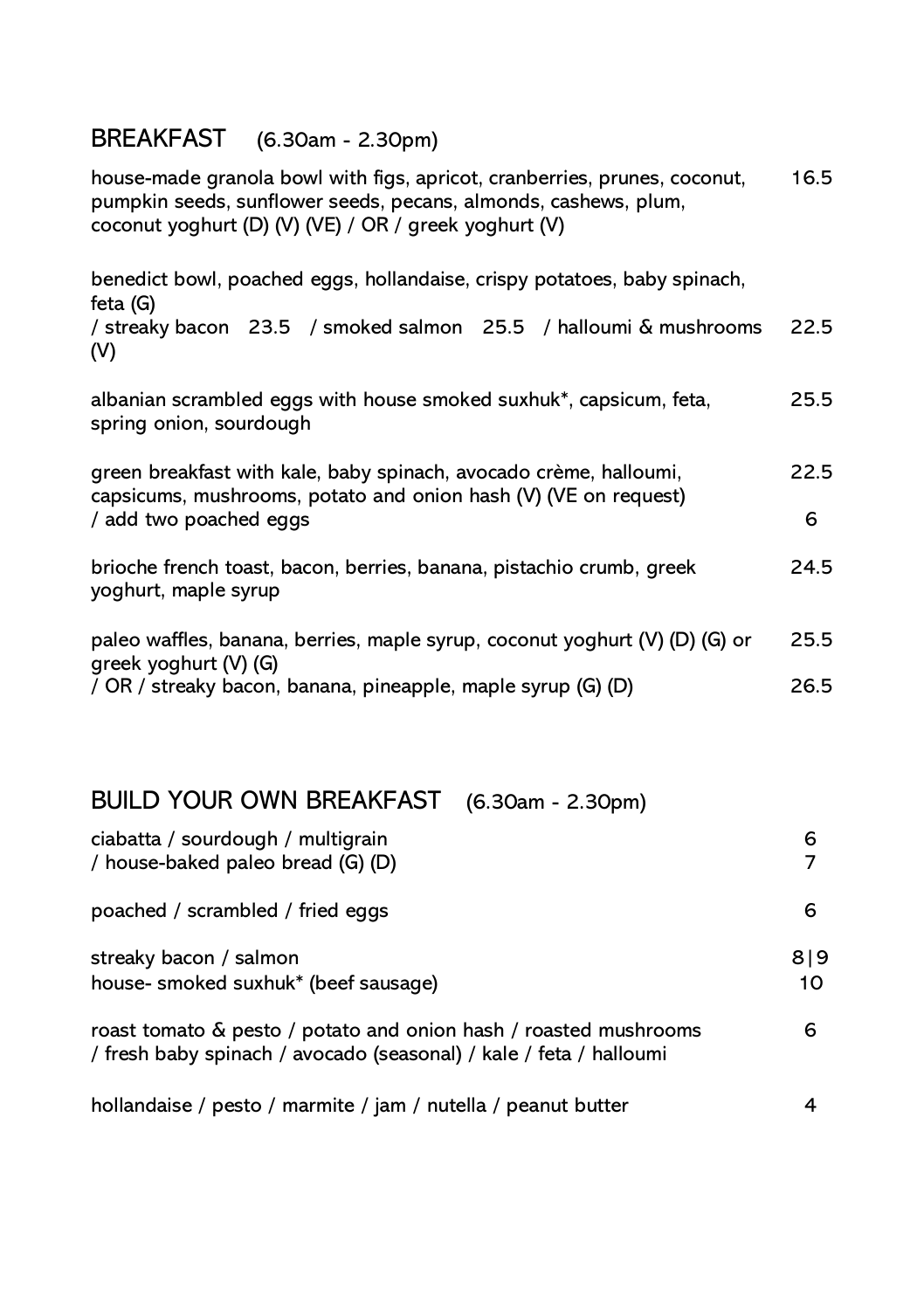## SMALL PLATES (11am - 2.30pm)

| bao buns with five spice pulled pork, sriracha mayo, apple mint slaw, pickled<br>cucumber, coriander                                                                                                                                                                                      | 15.5       |
|-------------------------------------------------------------------------------------------------------------------------------------------------------------------------------------------------------------------------------------------------------------------------------------------|------------|
| / OR / grilled prawn, sweet chilli, mayo, jalapeño, coleslaw, coriander                                                                                                                                                                                                                   | 16.5       |
| brioche burger;<br>/ pulled beef, coleslaw, smoked cheddar, jalapeño, chipotle mayo<br>/ pulled lamb, hummus, coleslaw, jalapeño, chipotle mayo, mint yoghurt<br>/ pulled pork, apple slaw, chipotle mayo and jalapeño<br>/ panko chicken, coleslaw, mayo, sweet chilli and smoked cheese | 17         |
| / add fries                                                                                                                                                                                                                                                                               | 7          |
| soft tacos with panko fish, sweet chili mayo, coleslaw (D)<br>/ OR / panko chicken, mayo, tomato salsa, coleslaw (D)                                                                                                                                                                      | 15.5<br>16 |
| exotic mushroom risotto balls, with beetroot, parmesan, olives, tomatoes,<br>aioli, baby spinach (G) (V) (VE on request)                                                                                                                                                                  | 17.5       |
| quesadilla with roast veggies (V) / OR / pork, mushrooms, spinach, chili<br>beans, avocado, sour cream, jalapeno<br>/ add salad or fries                                                                                                                                                  | 17<br>7    |
| grilled sirloin with dijonaise (D) (G)                                                                                                                                                                                                                                                    | 18.5       |
| grilled prawns, avocado, tomato salsa (D) (G)                                                                                                                                                                                                                                             | 19.5       |
| beef meatballs, roast veggies, tomato broth, greek yoghurt                                                                                                                                                                                                                                | 18.5       |
| bocconcini salad, tomato, basil, balsamic reduction (V)                                                                                                                                                                                                                                   | 17.5       |
| sticky chicken, sweet chilli, peanut slaw                                                                                                                                                                                                                                                 | 19.5       |
| slow cooked five spice pork ribs, manuka barbeque sauce (allow 15 minutes)                                                                                                                                                                                                                | 17.5       |
| roasted barbeque buffalo wings (3 pieces)                                                                                                                                                                                                                                                 | 16         |
|                                                                                                                                                                                                                                                                                           |            |

| shoestring fries (V) (D) | kumara fries (V) (D)             | 10 |
|--------------------------|----------------------------------|----|
| greek salad (G)          | roasted veggies, feta, pesto (V) | 15 |

@eatdrinklaugh\_pollenst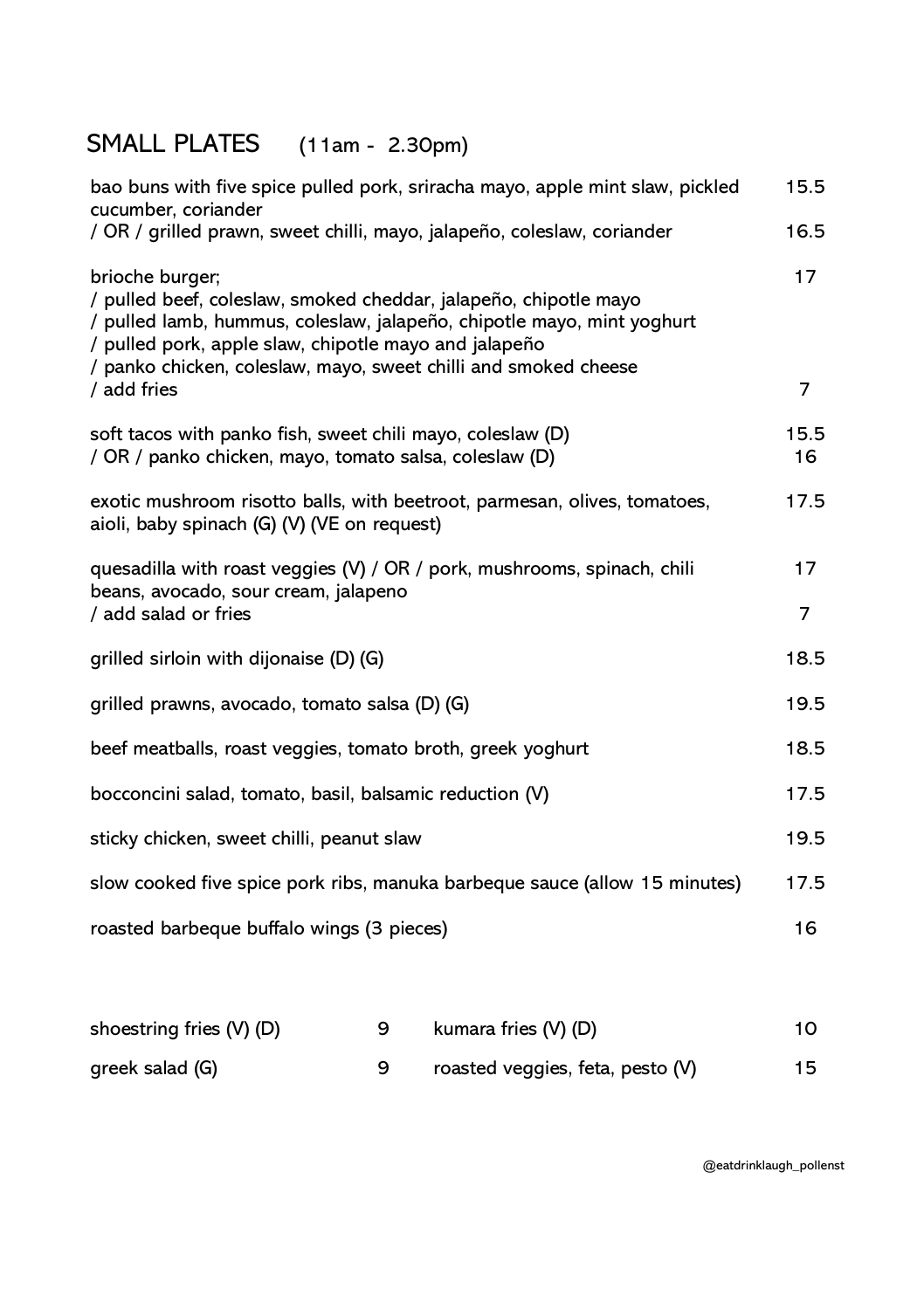## BIGGER PLATES (11am - 2.30pm)

| soup served with bread                                                                                                         | 18   |
|--------------------------------------------------------------------------------------------------------------------------------|------|
| beef salad, soba noodles, grilled sirloin, coleslaw, red capsicum, sesame seeds                                                | 24.5 |
| vegan bowl, mushroom risotto balls, beetroot, roast veggies, kale, crispy<br>potatoes, baby spinach (G) (VE)                   | 25.5 |
| black bean bowl, brown rice, corn salsa, avocado crème, coleslaw, tomato with<br>panko chicken / pulled pork / pulled beef     | 25.5 |
| pulled lamb bowl with coleslaw, tomatoes, cucumber, jalapeño, olives, feta,<br>potato and onion hash, hummus, mint yoghurt (G) | 27.5 |
| open steak sandwich, beetroot relish, baby spinach, parmesan, with fries                                                       | 25.5 |
| mediterranean chicken thigh, pearl couscous, yoghurt, roast veggies, tomato,<br>cucumber, olives, feta, mesclun                | 29.5 |

(D) Dairy free (G) Gluten friendly (V) Vegetarian (VE) Vegan please advise us if you have any allergies or other dietary requirements, we will do our best to accommodate them we use only free-range eggs, chicken and pork

\*suxhuk (sujook) = albanian house smoked beef sausage

@eatdrinklaugh\_pollenst